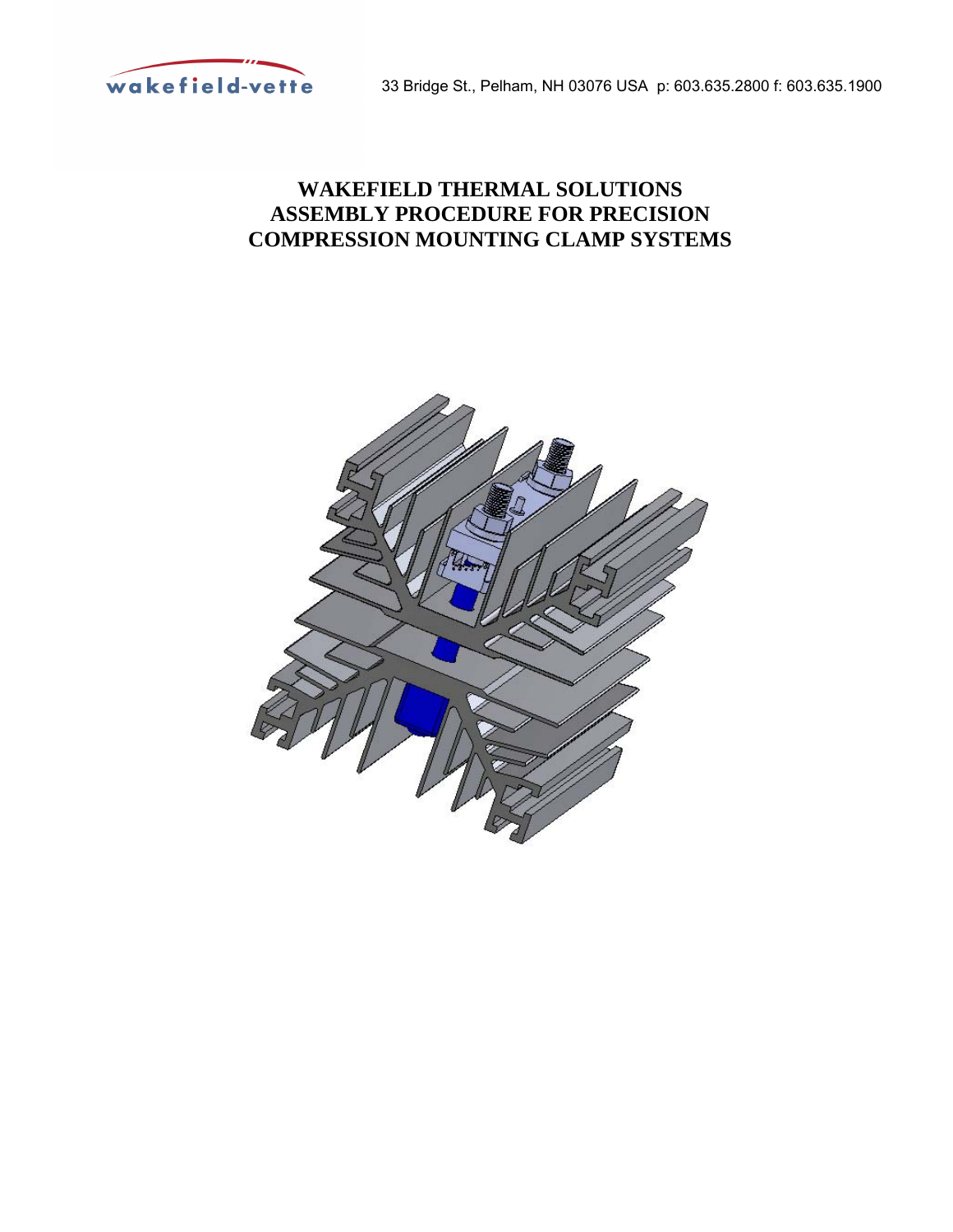

## **Clamp Assembly Application Procedure**

All illustrations assume the following parts: 143 series crossbar, 143-2 spring leaf assembly and one or two 132-5-B9 heat sinks, compression SCR (not a Wakefield product), EJC No. 2 thermal joint compound (not a Wakefield product). Wakefield recommends using two heat sinks, one on each side of the SCR.

When received, the top edges of the force indicator should be in line with bottom edge of the spring leaf as shown below. This is the zero position. If this is not the case, move it to zero with your hands or a pair of pliers.



If using one heat sink only: The roll pin will need to be adjusted to fit into the blind hole of the SCR. Check the depth of the blind hole and allow a clearance of at least 0.025 in (0.65 mm). Care will be needed to ensure that the upper retaining washer is held against the top leaf spring.

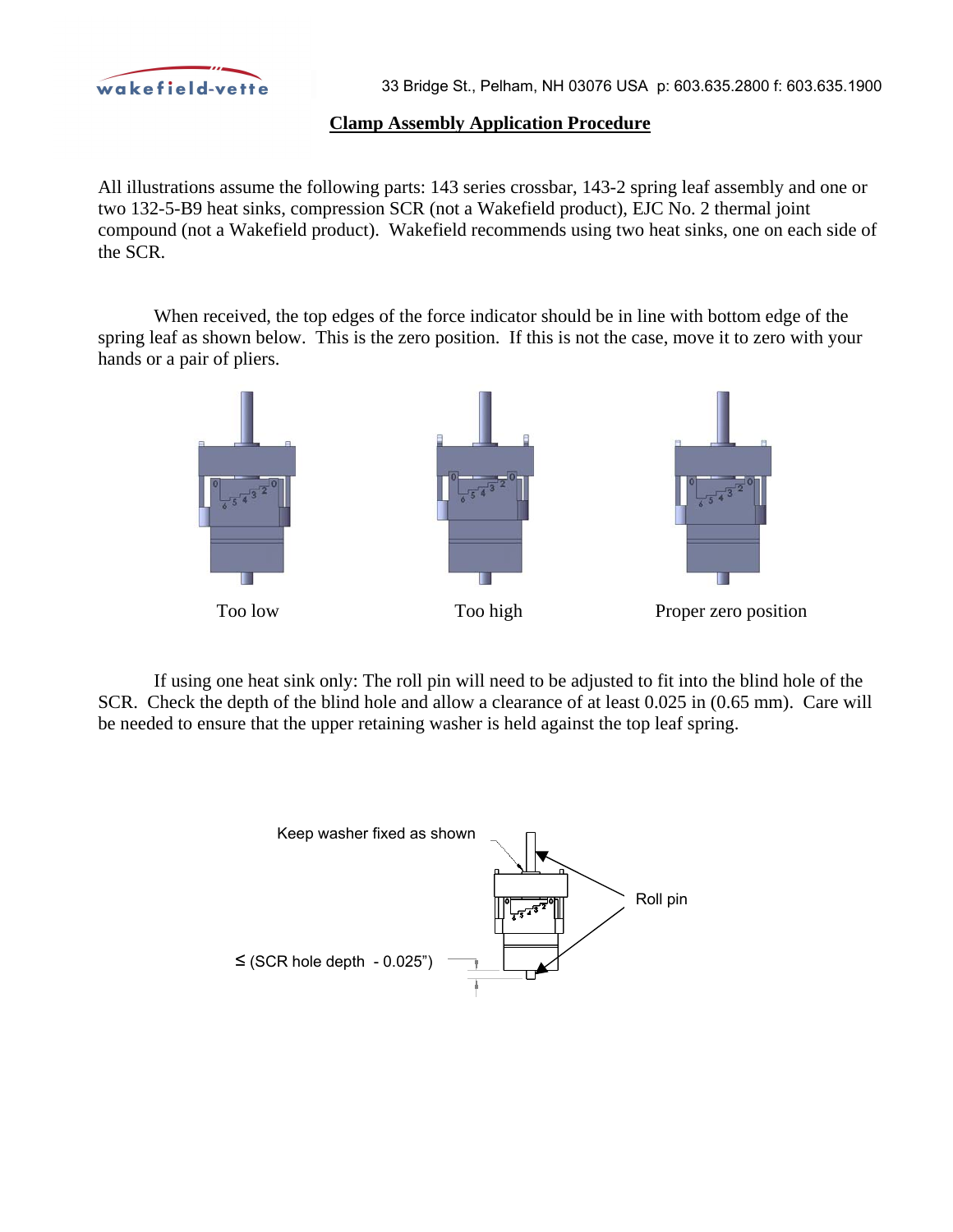

33 Bridge St., Pelham, NH 03076 USA p: 603.635.2800 f: 603.635.1900

If using two heat sinks on both sides of the component: place the heat sink on a flat surface and put the leaf spring assembly between the fins on center with the roll pin into the hole. With a hammer drive the pin into the hole and through the heat sink, so that the pin comes through the other side and protrudes 0.050 in (1.3 mm). This is helpful in indexing the SCR to keep it concentric to the forces applied when the nuts are tightened. This also holds the spring leaf assembly in place.



Apply a non-silicone based thermal compound to the spotface of the heat sink without the spring leaf assembly/roll pin. It is recommended that Electrical Joint Compound No. 2 (EJC #2) be used, as it contains a fluoride compound that removes the surface oxides on both the heat sink surface and the pole face of the SCR. Do not use Wakefield Type 120 compound, as it will cause a hot spot at this joint. There are many methods for applying the proper thickness of grease with full coverage and without excessive squeeze-out; this should be done by trial and error, removing the SCR and checking the amount of coverage.

Electrical Joint Compound No. 2 (EJC #2) is supplied by:

ACA Conductor Accessories www.acasolutions.com (800) 866-7385

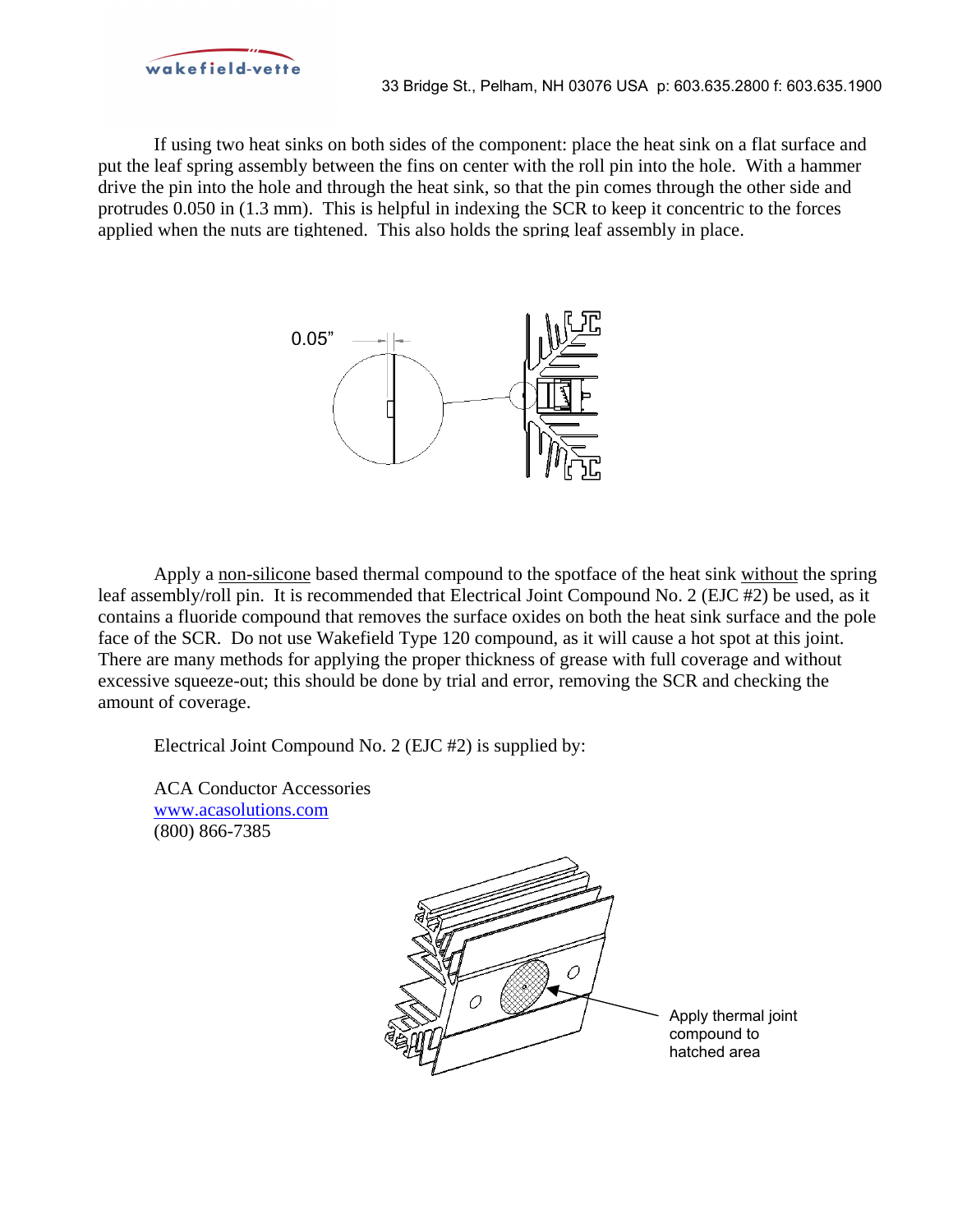

Apply the thermal compound to the spotface of the heat sink with the spring leaf assembly and place the SCR in position on the spotface, centering the SCR on the roll pin. At this time fit the crossbar studs between the two innermost fins and through the holes of the other heat sink (without the spring leaf assembly). Slowly drop the crossbar studs through the holes in the heat sink with the SCR and spring leaf assembly, making sure that the SCR fits over the spotface on the upper heat sink. Then flip the assembly upside down, supporting the crossbar against the inner surface of the heat sink. Drop the washers over the threaded ends of the studs, and then apply the nuts to the threads and screw on until finger tight.